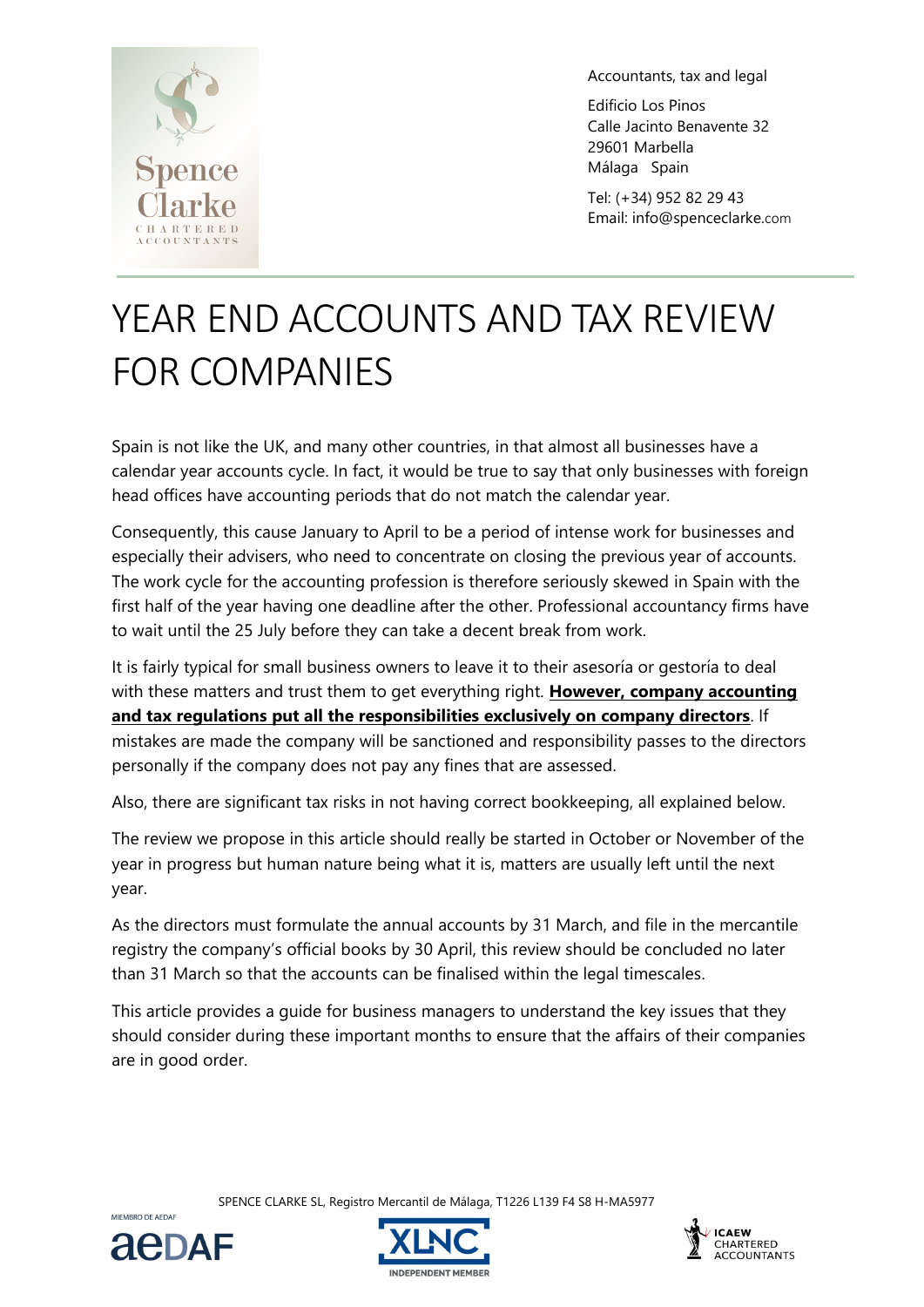It should be said that the professionals doing the accounting and tax work welcome the input and interest of their clients in the accounts and tax affairs of the company. The input of clients helps them do their job properly, especially because it is so difficult for many professionals to invest enough time during these difficult months to make sure that everything is, indeed, right.

In this article we have also tried hard to demystify accounting for the directors of small businesses. We have explained the basics of the Spanish accounting structure and how to get the right information to check up the company accounts. We have also examined the areas where we have seen, over 35 years in Spain, the greatest problems areas.

As always, if you have concerns with the accounts of your business, we are happy to conduct a desktop review and give preliminary guidance free of charge and with no obligation. Obviously, we are interested in finding new clients, but we also have a genuine interest in helping the expat community with doing business in Spain.

Some may find the comments about the standard of bookkeeping in Spain less than complimentary. But what we have described is our experience, not 35 years ago when accounting regulation in Spain was in its infancy, but as recently as last year. In fact, whenever we acquire a new client, the first job we undertake is a thorough review of the past as we don't want unexpected problems to raise their ugly head unexpectedly.

#### **Contents**

| Profit margins from the sale of goods (Codes starting with 70/71 and 60/61)              |  |
|------------------------------------------------------------------------------------------|--|
|                                                                                          |  |
|                                                                                          |  |
|                                                                                          |  |
| Customer accounts (Codes starting with 43) and supplier accounts (Codes starting with 40 |  |
|                                                                                          |  |
|                                                                                          |  |
|                                                                                          |  |
|                                                                                          |  |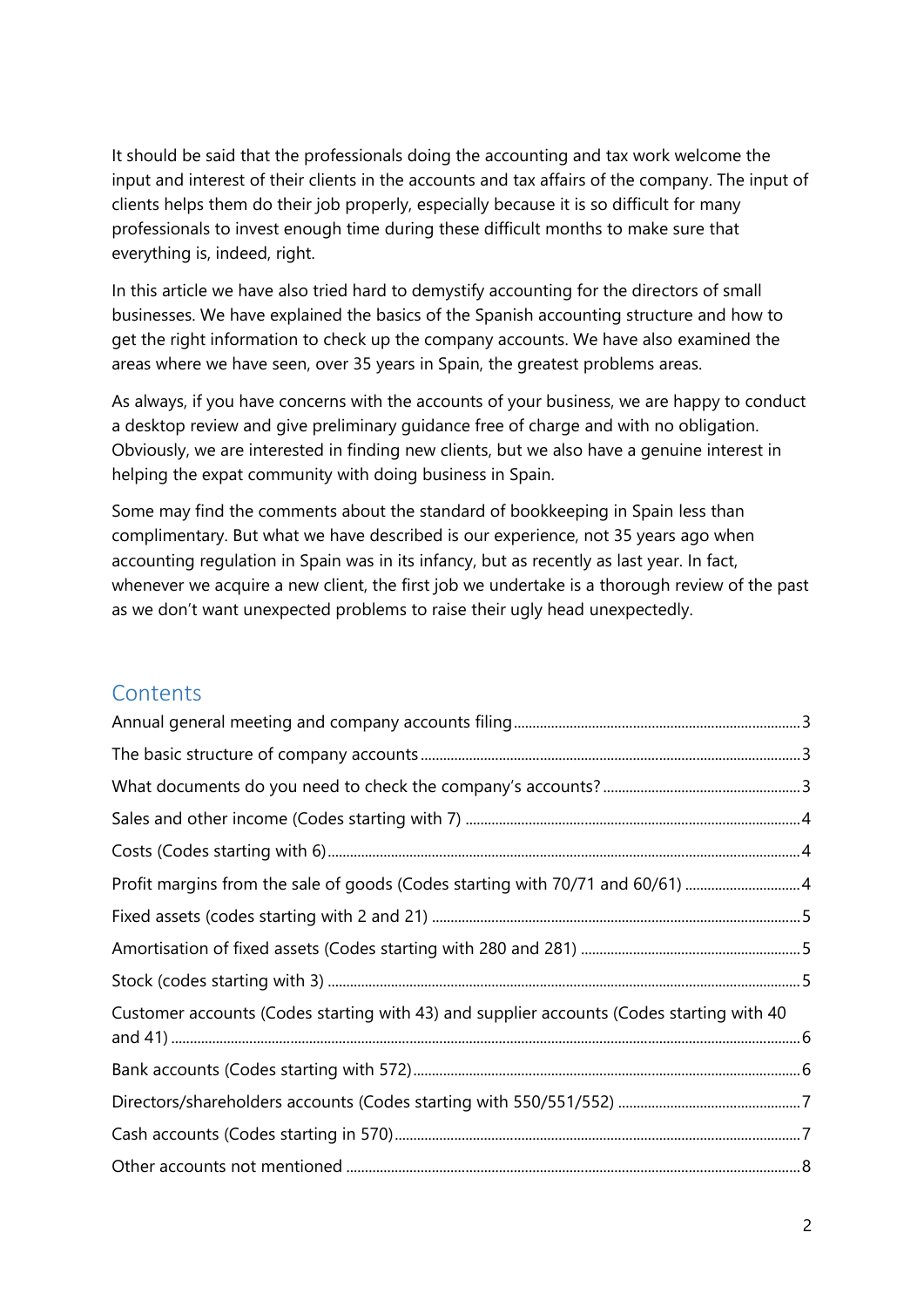## Annual general meeting and company accounts filing

Company law requires that the company accounts should be closed by the end of March\*\* ready to be approved by the shareholders on or before 30 June at the annual general meeting and then published in the mercantile registry within a month of the meeting.

#### The basic structure of company accounts

Without going into a lot of technical detail, all Spanish companies must record financial transactions in a double entry bookkeeping system.

All Spanish companies use similar systems that analyse income and expenses, assets and liabilities using standard code numbers. Here is a simplified explanation of the accounts coding system so you can find the concepts you are interested in.

The standard codes are divided into 7 main groups, as follows:

- 1 Company basic financing, share capital long term loans
- 2 Fixed assets and depreciation
- 3 Stock and work in progress
- 4 Customer debtors and supplier creditors
- 5 Financial accounts, banks etc
- 6 Expenses for the year
- 7 Income for the year

These groups are further subdivided by adding three further digits so that the standard codes become like the following examples:

| 1000.0000 | Share capital            |
|-----------|--------------------------|
| 4300.0000 | <b>Customer balances</b> |
| 5720.0000 | Bank account             |
| 6250.0000 | Insurance                |
| 6260.0000 | Bank charges             |
| 7050.0000 | Sale of services         |

So, the first four digits are the standard codes, and the second four digits are optional sub codes. Example, if you have several bank accounts they would be like the following:

| 5720.0001 | Banco Sabadell acc. 0123456789 |
|-----------|--------------------------------|
| 5720.0002 | Banco Santander acc. 666666666 |

#### What documents do you need to check the company's accounts?

The best way to make sure that the accounts of a company make sense is to focus on these account numbers. You need to ask your adviser to supply you with a report called the 'Sumas y Saldos', in English this is the Trial Balance. This report totals the movements in each account during the year as well as providing the balance on each account.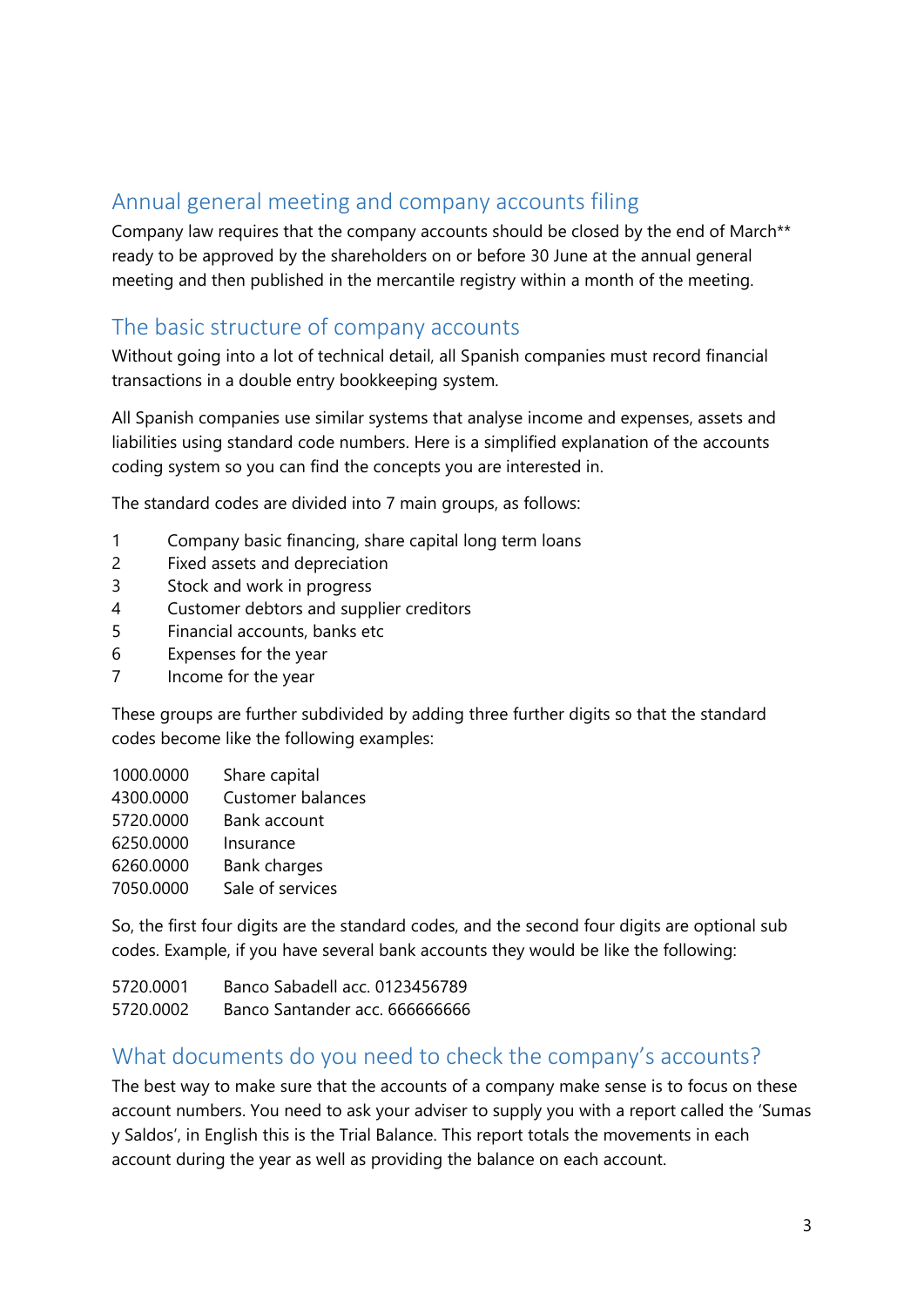This report lists the account balances on a particular date so ask your adviser for a Sumas y Saldos as at 31 December.

If your review of these balances gives you confidence that all is well, but you want to delve more deeply into the detail or you find balances that seem odd or are downright nonsense, then you need to ask for the "Mayor" for the offending accounts. The 'Mayor' in English is the nominal or general ledger and it lists all the transactions in an account.

In this guide, in the title of each concept that we discuss, we will provide the standard account codes.

It is most important to understand that the balances on the accounts must represent REALITY. Example: the real balance of your bank account on 31 December should appear as the balance of the corresponding account starting with 572. Do not be put off by technical gobbledegook or excuses that don't make sense. The accounts must make sense to you as being a director, you will be taking 100% responsibility for their detail by signing them off.

# Sales and other income (Codes starting with 7)

This is a reasonably obvious section, and most business owners will be able to look at the sales and income figures and know immediately that they are correct. Nevertheless, check that different types of income are shown separately, for example the sales of goods belong to the codes starting with 700 and sales of services should be recorded in accounts starting with 705.

# Costs (Codes starting with 6)

The same applies to costs which are all recorded in accounts starting with 6. Most bookkeepers will make correct allocations of costs and a business owner will readily understand the totals that are being reported.

# Profit margins from the sale of goods (Codes starting with 70/71 and 60/61)

This is a bit more complicated. First obtain the sale value of the goods (70 codes) and deduct the corresponding cost value of codes (60 codes). This will give you the gross profit on the sale of the goods.

However, if you maintain a stock of goods then gross profit needs to be adjusted by the increase (71 codes) or decrease of stock value (61 codes) over the year. If the stock value has increased add this to the gross profit and if stock has reduced, deduct this from the gross profit.

Now divide the adjusted gross profit by the total sales of goods and this will give you the gross profit margin.

If you maintain a sock of goods and you are not asked its value each year, then this could result in a serious defect in your accounts and tax filings.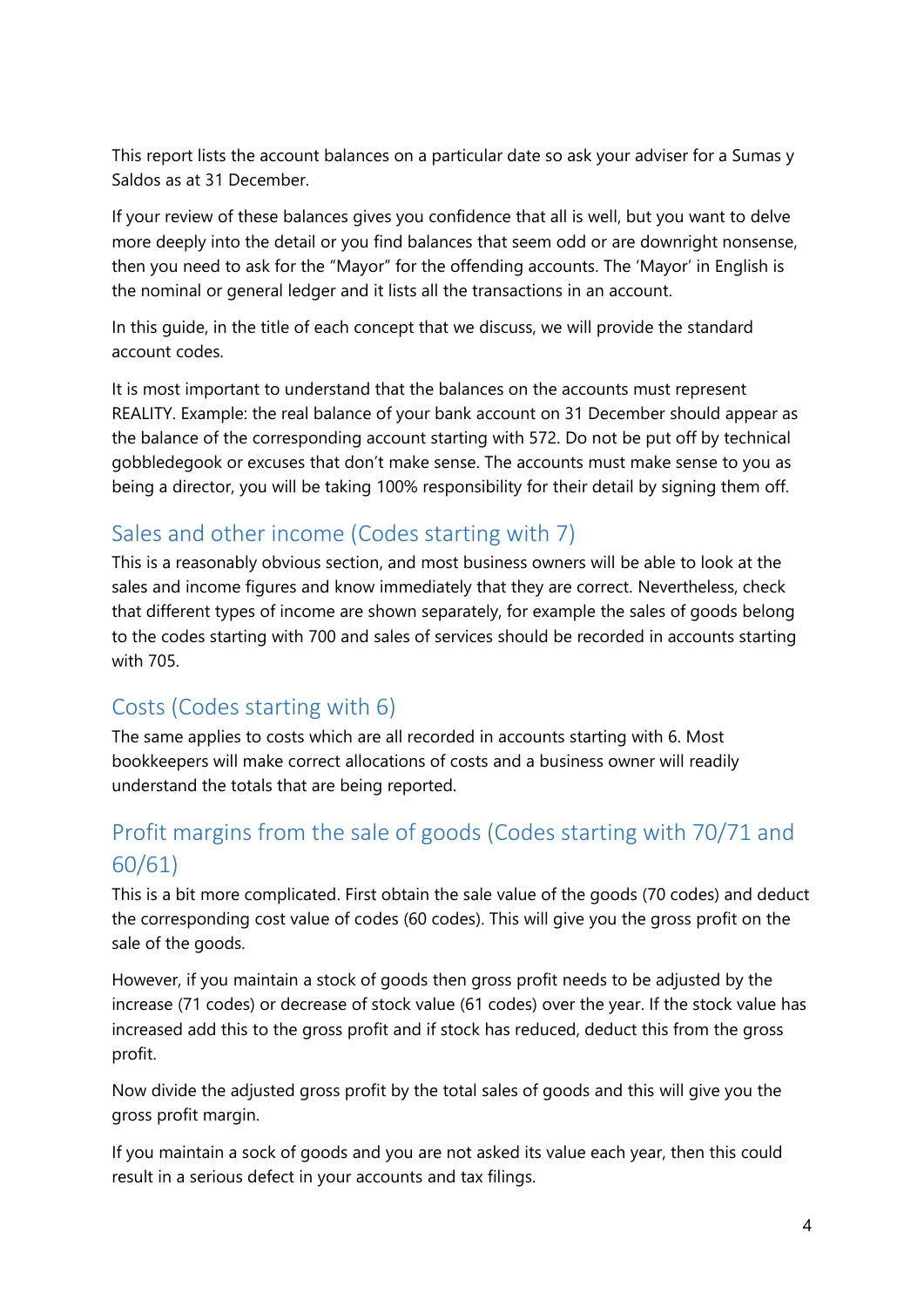The gross profit margin is one of the most important metrics in a business that sells goods and one that every business owner should monitor. The tax office certainly does, and an abnormally low gross profit margin would cause serious problems in the event of a tax inspection, as the inspector would suspect that you have unrecorded cash sales.

#### Fixed assets (codes starting with 2 and 21)

Over the years the business will have purchased various assets, property, vehicles, computers, software, etc.

As these costs relate to assets that will be used by the business over several years, they are treated as fixed assets when purchased and not treated as a cost in the 6 group.

Each year, part of their cost will be amortised or depreciated, over their useful life. The depreciation is accounted for with codes 280 and 281 as explained next.

All too often these balances just seem to continue to exist forever, even though the vehicle was sold, the computers replaced, the desk thrown away, etc. It is an error for assets that have ceased to exist to be shown in the company's bookkeeping.

It may seem unbelievable, but we have even come across companies whose accounts omitted substantial real estate that cost millions of Euros and had been acquired years ago!

#### Amortisation of fixed assets (Codes starting with 280 and 281)

Each year a proportion of the cost of fixed assets is treated as having depreciated. For example, a desk might be regarded as having 7 years of life, so one-seventh is treated as an expense each year.

This expense is recorded by making a bookkeeping entry to the 280/2681 code each year that matches the 20/21 fixed asset code. The counterpart of this entry is put in the cost code 680/681.

Sometimes we see that the amortisation code in the 280/281 code actually exceeds the original cost. This is an error.

#### Stock (codes starting with 3)

If you sell goods, at the end of the year you are meant to make an accurate count of your stock. If you don't do this it will distort your company profits and your profit margins.

The tax office started sending letters to small businesses in 2019 explaining that they have compiled data with typical gross profit margins and other ratios and warning businesses that they were monitoring profit margins with the intention of carrying out tax inspections.

Basically, their letters said, "you have been warned" and if you receive such a letter, it is best to take this seriously. As a minimum you should work out your gross profit margin as indicated above, to make sure you don't have a potential problem.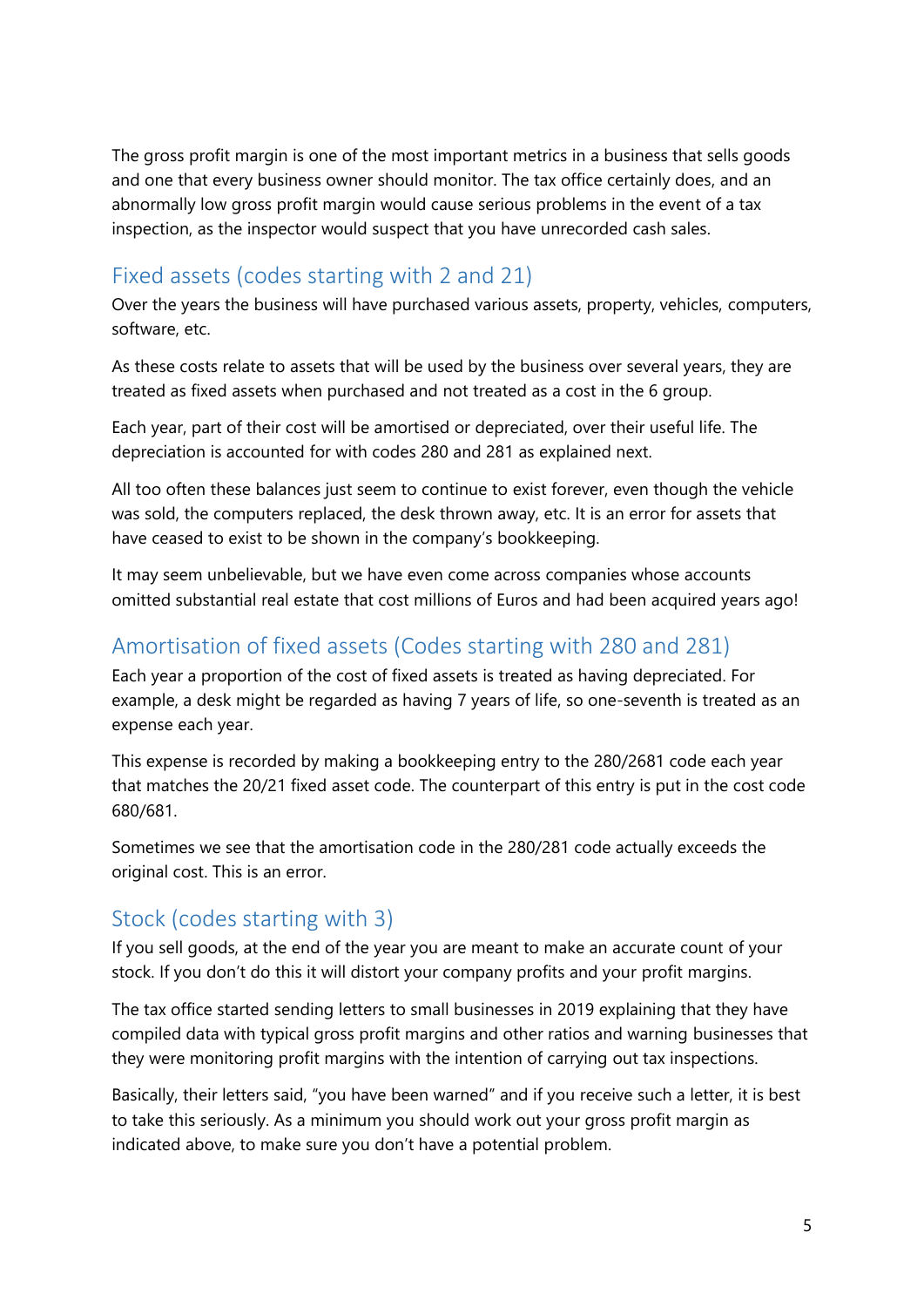If you, the directors of the company, don't check these balances once a year then you could be missing the fact that expenses invoices haven't been entered into the books, payments have been misallocated, and you could be paying too much tax.

These accounts are the biggest problem for external accountants because they take a lot of work to check. All too often we find that no one has bothered to make sure the balances have anything to do with reality, year after year, which causes a lot of work and real problems.

# Customer accounts (Codes starting with 43) and supplier accounts (Codes starting with 40 and 41)

Bookkeeping balances must reflect reality and, inevitably for a trading company, the accounts that get the most use are the customer and supplier accounts, and they are often the most incorrect balances of all.

Check the balances as at 31 December and ask yourself did such and such owe the company this the stated balance or did the company owe the supplier the stated balance.

Often, invoices have gone missing, so payments/receipts have been made with no corresponding invoice with the result that there is a nonsense balance.

Payments and receipts get misallocated too.

The skill of a bookkeeper is in getting all these minutiae right, and they should be obsessive about it, which is what makes them such interesting people….!

If the balances are wrong, they must be corrected, even if this is a tedious and timeconsuming process. Of course, it is easy to fix problems like this if it is done each month when the incorrect balance appears, and everything is fresh in the mind. Sadly, it often happens that the bookkeeper does not have enough time or interest or finds it difficult to communicate such matters to a foreigner.

If the directors do not pick up these errors and ask questions, then they will be allowing the bookkeeper to get away with a rushed and badly done job.

# Bank accounts (Codes starting with 572)

You would expect the balances on these accounts to match the bank statements, all through the year. Sometimes not…..

Beware of the very bad practice of some bookkeepers to ignore the payments and receipts during the year (unbelievable but true!) and instead making a single adjustment to fudge the bank balances so that they match the bank statements on 31 December. This is done with an entry transferring the difference to another, less obvious account.

The fudge counter entry in the double entry bookkeeping systems is often the Directors accounts or Cash accounts. More on this below!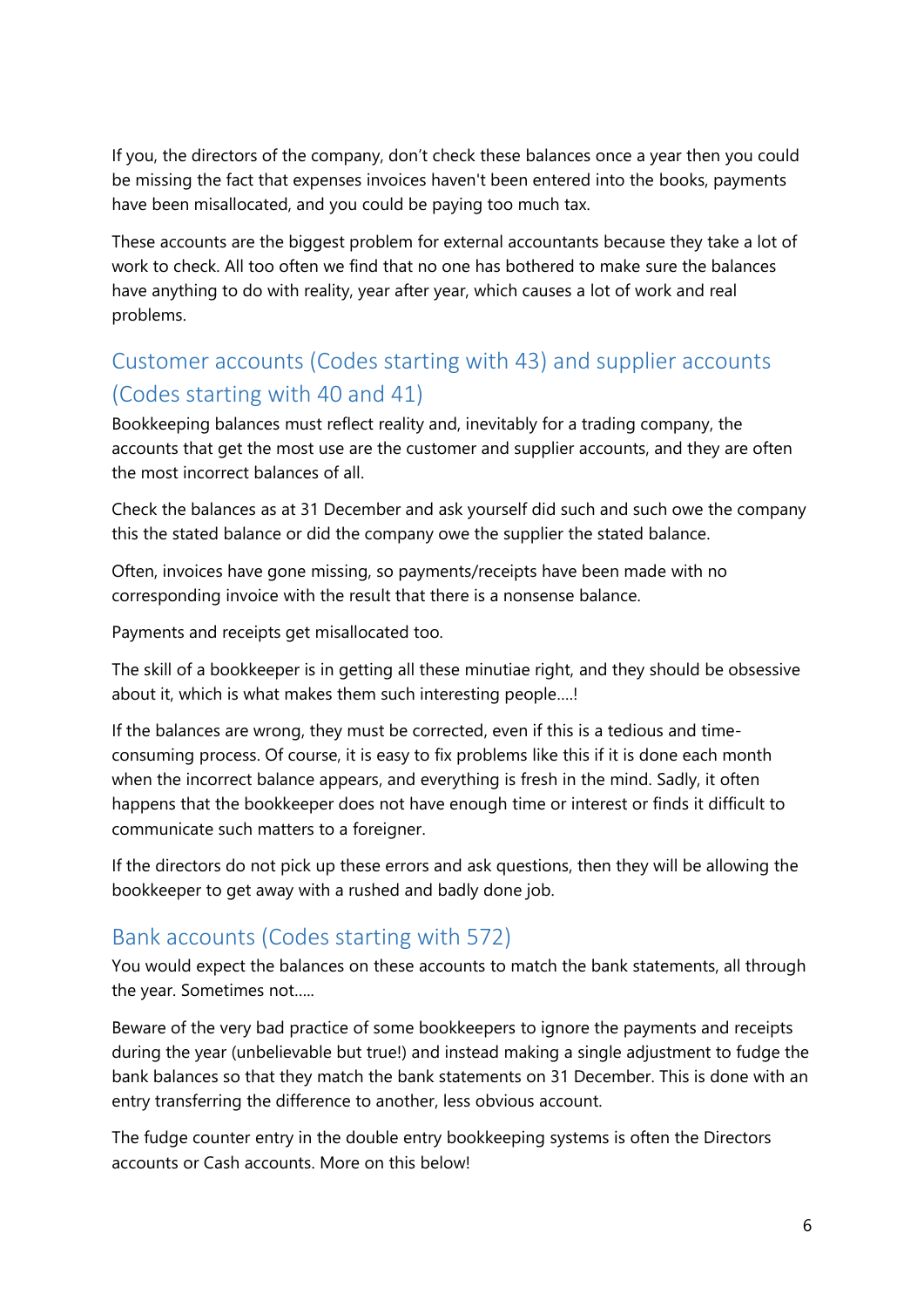# Directors/shareholders accounts (Codes starting with 550/551/552)

Next to the cash accounts (more about these later), these are probably the most abused accounts in Spanish accounting practice. These balances should equal the amount of money lent to the company or taken out of the company as loans by the directors or shareholders.

In practice these accounts are often used as 'dump accounts' or in Spanish bookkeeping vernacular 'cajón desastres'. If the reason for a payment is not known by the bookkeeper, then this is one of the accounts used to 'lose' the entry. This creates enormous problems down the line because you will be treated as having taken money from a company, which is regarded as salary or dividend.

The salary and dividend will be subject to income tax and the company should have paid withholding tax.

We have come across companies where these incorrect balances amount to literally hundreds of thousands of Euros, with the directors not having a clue that they had a serious problem. The very bad news was that they had to pay about 20% of the balances in tax. A lot of money if you haven't planned for this.

Directors must absolutely make sure that these accounts represent reality.

Directors and shareholders cannot take out money from a company without paying personal tax and it is far better to pay the tax as you are going along, than having to face an unexpected and indigestible tax bill a few years later.

#### Cash accounts (Codes starting in 570)

We've kept the best till last.

You might well ask "what cash" which is exactly what so many new clients have asked us, indignant that they should have been handling cash when their business involved no cash at all!!

This bad practice ranks right up there with the fudged bank account balances and directors accounts being treated as a dump for unidentified payments.

The bookkeeper's idea is this: If you can't dump any more payments in the directors' accounts, let's pretend that the bank payment that we can't identify was cash withdrawn and put in the petty cash box.

The problem is that this is done year in year out and we have seen cash accounts with imaginary balances of hundreds of thousands of Euros.

Often, we find a meaningless cash balance combined with meaningless director accounts.

If you see such a balance, ring the alarm bell and call for help! We are great at sorting out imaginary accounts. Not Ghostbusters but Accountsbusters!